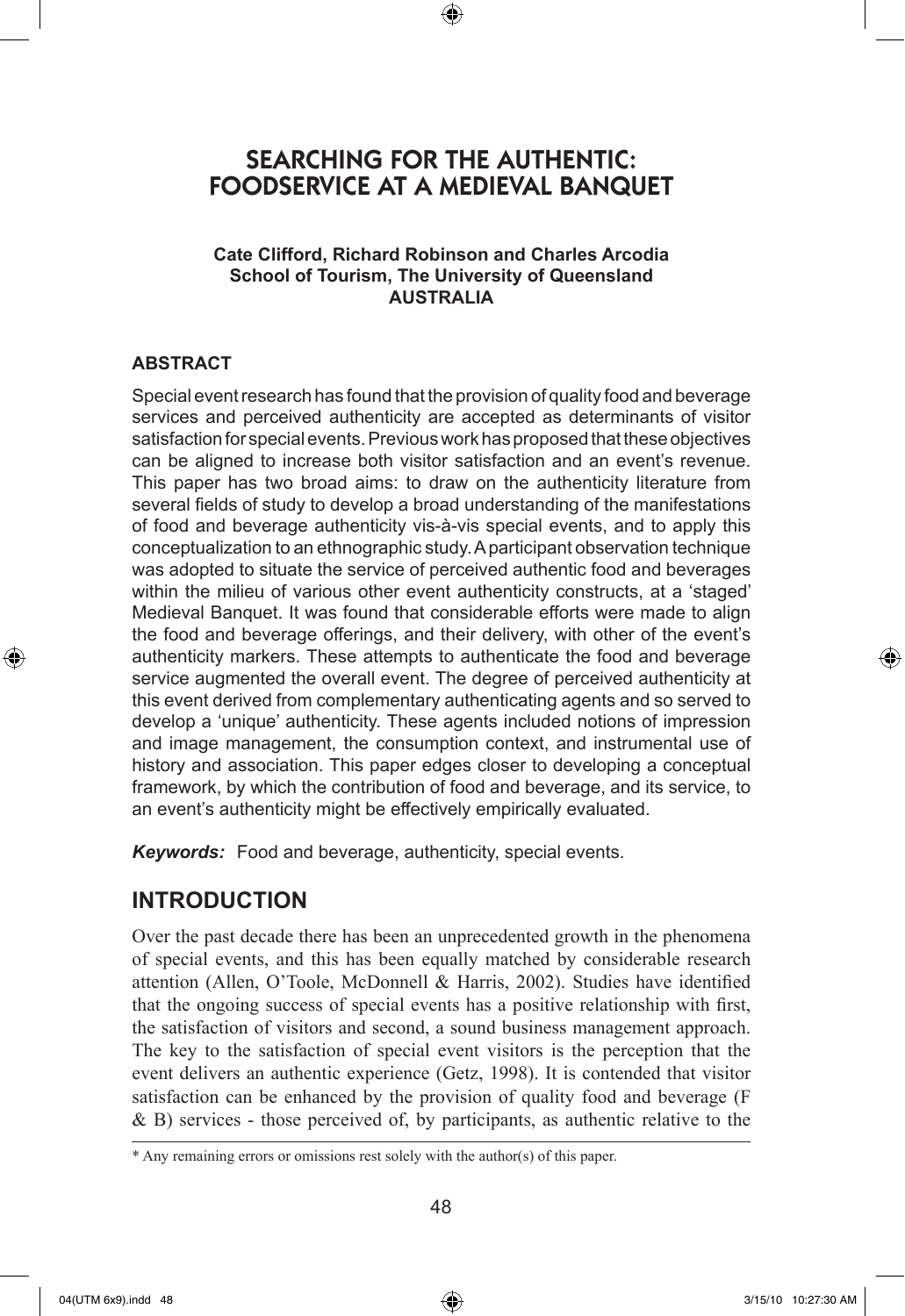event. This paper aims to demonstrate, supported with the presentation of an ethnographic study, that the special event visitor's search for authenticity and for quality food and beverage service can be reconciled – yet within a framework of sound event management.

⊕

The concept of authenticity has previously been applied, in the context of tourism, special events, and of food and beverage consumption - and it is acknowledged that it is a vexed issue. Authenticity has been discussed in the literature in terms of the tourist/visitor experience at both the conceptual level (Boorstin 1964; MacCannell 1973 & 1976; Urry 1990) and that of the more localised visitor perceptions (Goldberg, 1983; Hayllar & Griffin, 2005). Cultural and sociological research also explores notions of authenticity for the product itself – food and beverage. These constructs will be discussed to develop a framework for investigating how the provision of  $F \& B$  services augment authenticity, but most particularly in event management. It is argued that the very fabric of an event, an enhanced visitor experience, and commercial viability can be successfully harmonised to the satisfaction of all stakeholders.

# **AUTHENTICITY TOURISM AND EVENTS**

Within touristic, and to a lesser degree events, research there has been a long literary tradition on the topic of authenticity. It is apparent, there is a clear linkage between tourist experience and that of the special event visitor yet it is fair to say that no theoretical consensus has been reached on what represents authenticity in these contexts. Indeed, as Hughes argues, authenticity is couched within a wider debate: "...a crisis of representation" (1995:782) that has questioned the construction of reality itself. A critical distinction, though, must be drawn between the theoretical construct of authenticity, as it is applied in the conceptual and empirical tourism and events literature, and authenticity as perceived by the tourist/ events consumer. This paper, critically, adopts the more fluid of the authenticity positions – that which relates to the experiential or 'existential' interpretation of authenticity rather than that assigned to the authenticity of objects and signifiers (Wang, 1997). As Reisinger and Steiner (2005) assert, this position sanctions the consumer of an experience a valid perception of what is authentic, free of the stated authenticity of 'experts'. Indeed, an object or event has no inherent authenticity but only that attached to it by the belief systems and past knowledge of the consumer. For while the theorist is consumed by the legitimate authenticity that an object (or event) represents, or it's various manifestations depending on worldview - or time/ space relativity - the consumer is captured by the object and its explicit relevance to them. This paper argues that, especially in the context of tourism as a leisure pursuit, special events should be conceived of as phenomena that consumers immerse themselves in practically - thus interpreting authenticity liberally rather than critically.

Apparent in the literature too, is a corpus of work on authenticity in the context of events. This approach has some authoritative support: "authenticity

⊕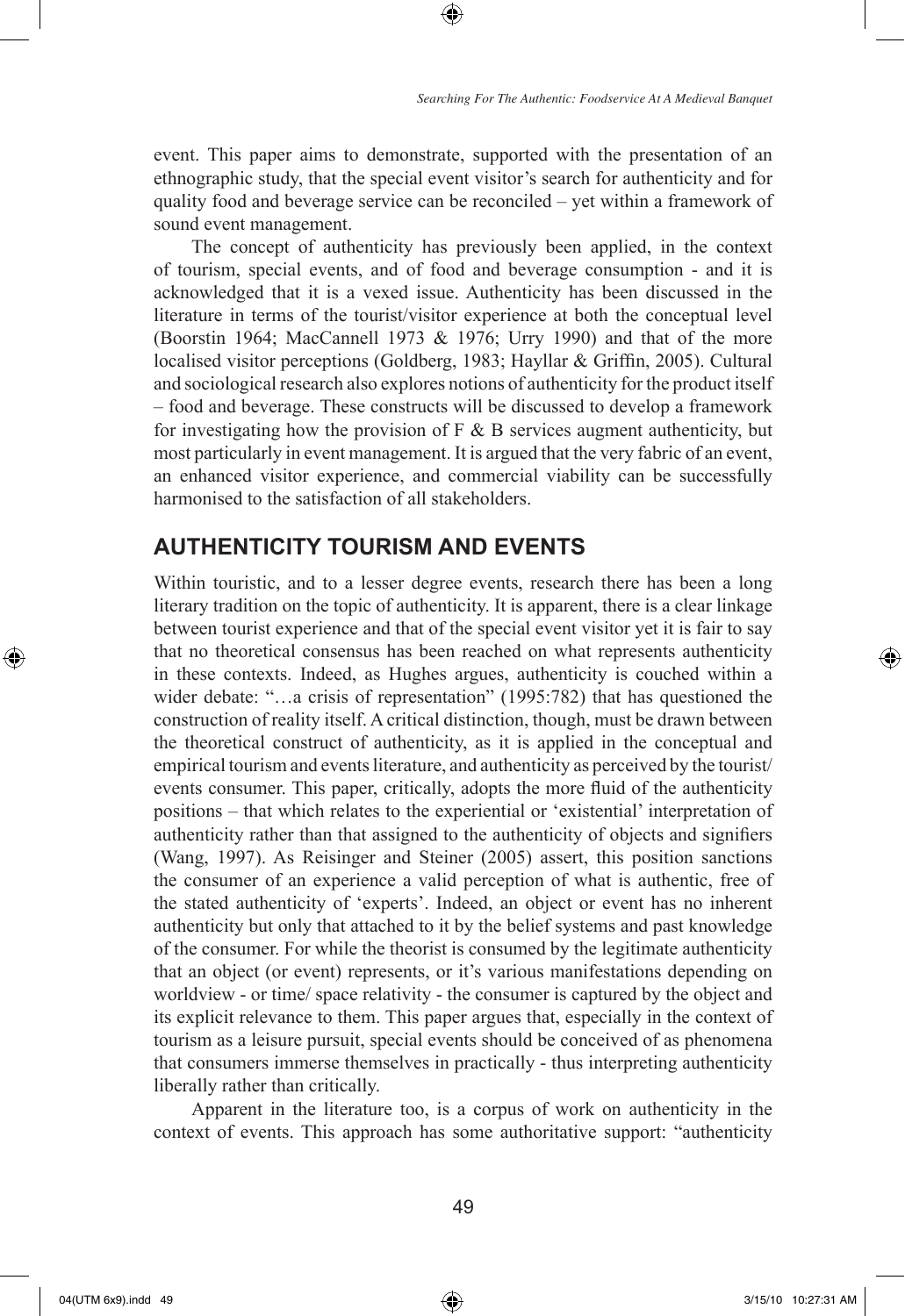can be considered as a part of the event product, because it is something that can motivate certain tourists, and it is a benefit that can at least be partially controlled by organizers" (Getz, 1998:316). Various studies have examined authenticity in the context of events (e.g. Papson, 1981; Kates & Belk, 2001), and heritage events/tourism (e.g. Chhabra 2004; Chhabra, Robert, & Sills, 2003; Coupland, Garrett, & Bishop, 2005; Hunt, 2004; Jamal & Hill, 2004). Yet scant work has previously explored the contribution of  $F \& B$  in augmenting authenticity (Clifford & Robinson, 2006), despite its contribution to overall visitor satisfaction, and perceptions of event authenticity, being found to be significant (Chhabra et al., 2003:712). The role of food and beverage provision at special events will be considered further, but not before briefly discussing food and beverage authenticity independent of the event/ tourism context.

⊕

## **AUTHENTICITY AND FOOD AND BEVERAGE**

Food and drink are defining cultural artefacts, and so it follows that they can be the object of a debate regarding authenticity. Anthropological interpretations of food and its preparation debated its status in the civilising process of man – from nature to culture (Levi-Strauss, 1972). Structuralists demonstrated that food "can signal rank and rivalry, solidarity and community, identity or exclusion, and intimacy and distance" (Appaduria, 1981:494). Sociological contributions pioneered the status of cuisine as a cultural signifier. Douglas (1975) argued that food and beverage, its production and consumption, assumed the status of symbols or social laden artifacts, privileging [or marginalizing] groups in society. Further work posited that food consumption is the act of incorporating the world into the body – an intimate exchange. This reflects the themes of this research on two counts. First, that the motivation for tourism/ events is to, via the sensory organs, soak up new experiences and second, that this interpretation emphasizes the symbiosis, individuality and embodiment of the process.

Into this *milieu* can be introduced agents of influence. An incisive essay by Jones and Taylor (2001) deconstructs the celebrated role of food, and its authenticity, in contemporary society. Yet authenticity is multi-dimensional. It is developed on multiple levels and a combination of a variety of layers of authenticating agents. Authenticating agents are those aspects of the production and delivery of the event with particular reference to food and beverage that serve to enhance or diminish perceived notions of authenticity. Authenticity is manifested in *impressions* people form about the product and these impressions are developed through the attendees' perception of the events including:

- History
- The process by which it is produced
- It's links to a particular place
- Associations with mythologies purveyed by producers (Beverland, 2005, 1003)

⊕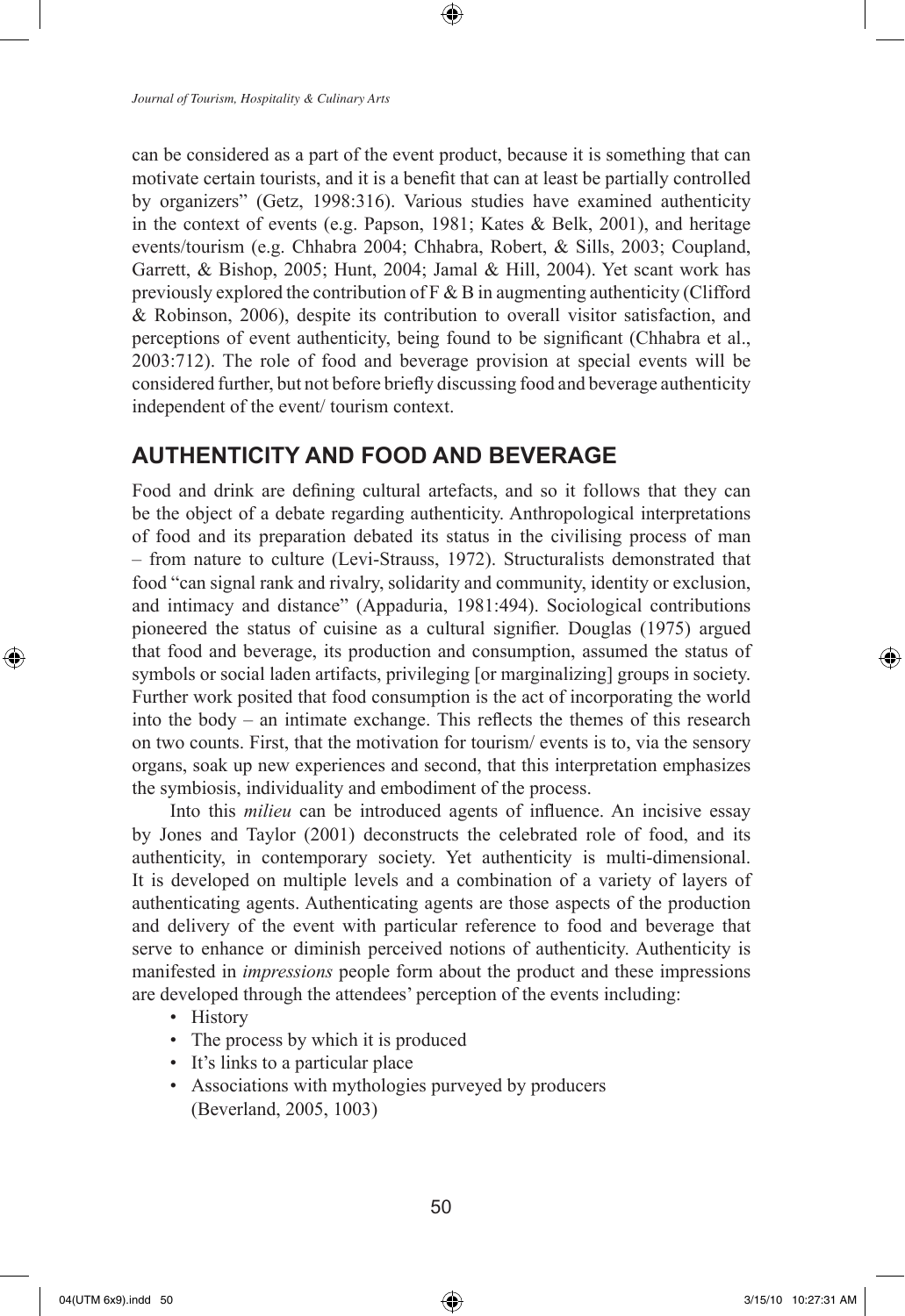In addition to the general development of authenticity at an event level food and beverage products and services, can amplify authenticity by establishing *image and identity* as derivatives of the community and region. Consequently, authenticity can be increased by:

⊕

- Associating dish/ingredient with a specific place
- Using local /colloquial terminology
- Associations with personalities: real or fiction
- Use and promotion of 'naturalized' ingredients
- Reference to miscellaneous historical or fictional events (Hughes, 2003:784)

It should be noted that these *authenticating agents*, in the context of events, overlay the more generic consumer-based findings of Groves (2001) and Kuznesof, Tregear & Moxey (1997), who identify three factors: physical, situational, and personal. Physical markers include nomenclature, labeling, and packaging. Situational factors include the presence of tourists or visitors to the locale in question, and the presence of commercial catering or retailers. Finally, the personal factors, related to the broadness of personal cultural awareness and consumption freedom and the knowledge of the consumer.

Significantly, Groves (2001) finds that a perception of authenticity is matched with an expectation that a premium can be charged for the product. Attached to this though, is an expectation that the price tag is matched by standard – of quality and taste and pertinently, the experience. The authenticity of the whole manipulates the perception of the authenticity of food and beverage. So, though it is argued that authenticity is as much about the process as the outcome/encounter, we maintain that in the context of this research it is the final engagement – in this instance at a special event. One such special event, clearly temporally, spatially and culturally challenged in recreating an authentic experience, is the Abbey Medieval Banquet. This event will be discussed after situating it in the global phenomena of public medieval recreations.

### **THE STUDY**

#### **Medieval Festivals**

A US-based register for medieval festivals, although showing ambivalence to the distinction between medieval and renaissance, lists 185 annual events in the States alone, and five major medieval festivals in Australia including the Abbey Medieval Tournament (*Renaissance Festival*, 2006). To varying degrees these festivals embrace various role-playing through costuming and the creation of a medieval ambience with props, participatory events and the like. Research suggests a prime motivator for attendees to attend is to engage in a temporally and spatially distant experience that they otherwise could only read about (Pennington-Gray, Setton & Holdnak II., 2002).

⊕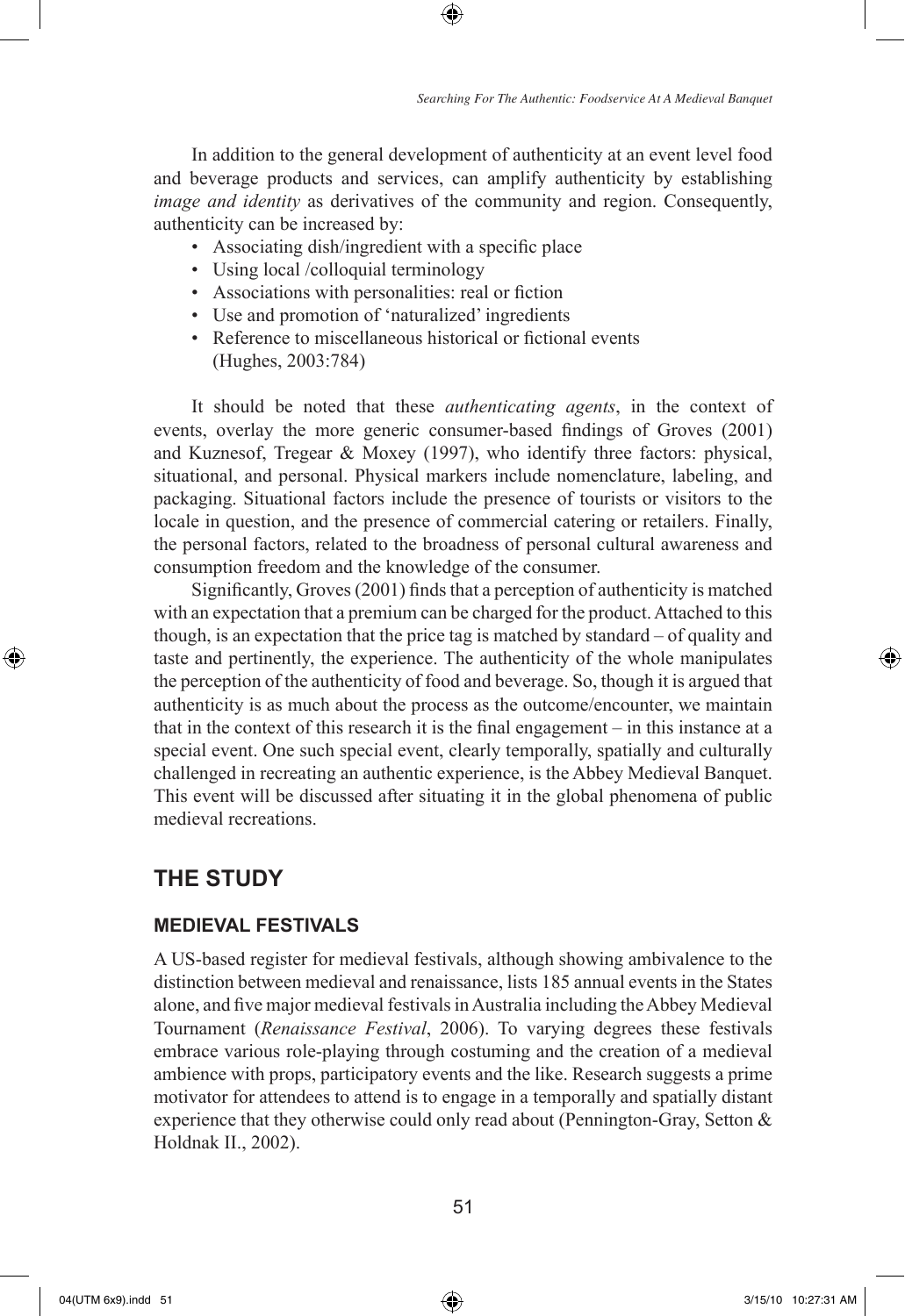On the supply side various event industry motivators have been suggested. It has been argued that motivators for event organizers, or at least stakeholders within these organizations, are to promote modern national identity and heritage through a period reconstruction (Ganim, 2002). Moreover, it has been suggested that a calendar of events might prove a further marketing strategy for a wider tourism destination, for example Santiago de Compostella in northern Spain, where it is proposed festivals and events along the 'Route to Santiago' might augment destination branding (Gonzalez & Medina, 2003).

Medieval festivals have attracted academic interest as a context for serious historical research (Callow, 2006) and as more light-heartedly celebrations of their endeavours (*Ascribe Higher Education News Service*, 2003). Tourism researchers have appropriated medieval festivals as a milieu for theory building – particularly for understanding the nexus between global and individual issues in the context of heritage reconstructions (Jamal & Kim, 2005).

The literature on food and beverage service at medieval festivals is fleeting. References range from how revelers delight in "gorging on vampireburgers" specially created for a Transylvanian Dracula themed festival (Chelminski, 2003:113), or on marketing food and beverage services to the perceived tastes of the market niche who attend, regardless of authenticity: "We obviously have a strong focus on eating and drinking with healthy food provided" (Preston as cited in Clarke, 2002:35). Clearly, a focus on food and beverage service, for this phenomenon, is justifiable.

#### **ABBEY MEDIEVAL TOURNAMENT AND BANQUET**

This current study contextualizes the notion of food and beverage service and consumption in the context of a staged Australian period event – the Medieval Banquet. This event is one of the traditional draw cards on the calendar of the Abbey Museum's Medieval Festival and Tournament, usually held annually in early July. First held in 1988, it has become a major festival for the Shire of Caboolture, about 50 kilometers north of Queensland's state's capital, Brisbane. In 2006, it attracted around 18, 000 participants, including both medieval hobbyists and a large contingent of reenactment groups, and visitors (*Abbey Medieval Tournament*, 2006). Besides being recognized as the "most prestigious festival of its kind" by various Australian living history groups (*Abbey Medieval Tournament*, 2006), significantly, for this study, it is also recognized as the most authentic such festival in Australia, and among the ten most authentic internationally (Bond, 2006). It should be noted though, that the designated medieval time window - 600-1600AD - gives some latitude for the interpretation of authentic.

In 2006 the festival incorporated several events in a week long format. Apart from a number of promotional events, workshops, and themed evening pastimes, the three key events were the main Abbey Medieval Tournament, the inaugural Masque Ball, and on the weekend preceding the tournament proper, the Medieval Banquet. The 2006 event was held on the Saturday night of the 1st July, and was

 $\bigoplus$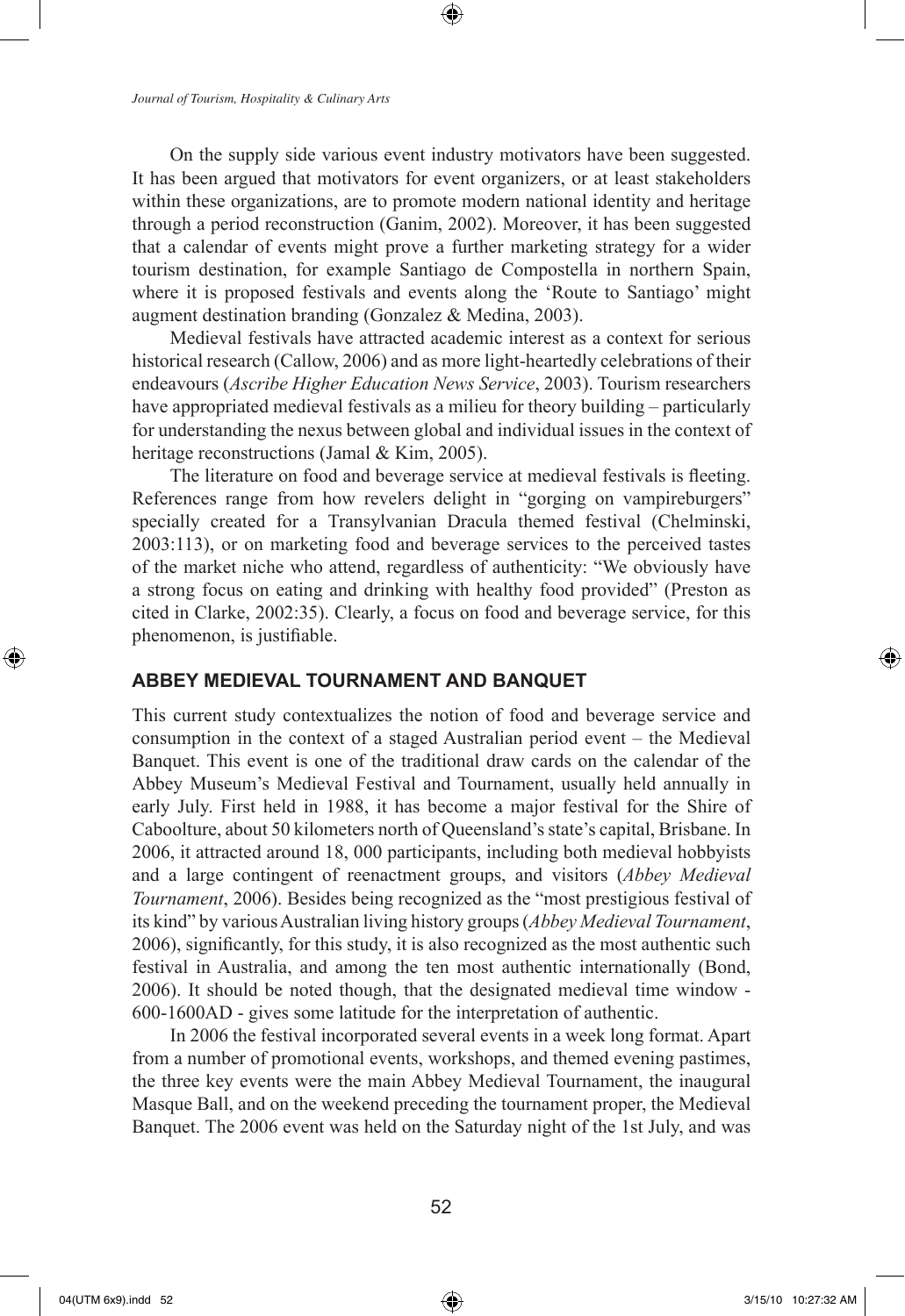held in the Great Hall on the Abbey Museum's property just east of Caboolture. Attracting over 300 guests, the event format was an eclectic blend of ceremony, entertainment both serious and slapstick, and, of course, the provision of a banquet. Patrons were charged \$70/head for the 2006 event and this included all but one complementary alcoholic beverage. Further details will be provided in the observations however, it is necessary to outline the methodology for this current study.

⊕

### **METHODOLOGY**

Ethnography is an established qualitative method of inquiry, with a long tradition, that can embrace both fieldwork and participant observation (Denzin & Lincoln, 2000; Newman, Ridenour, Newman & De Marco, 2003). It is particularly suited to the study of people and culture and although the initial rigor of methods has subsequently been questioned, it is widely accepted that ethnography was popularized as a methodology by the Chicago School (Fontana & Frey, 2000) progressing from the anthropological to sociological disciplines. Axiomatic to this questioning is the 'observer bias' or 'crisis of representation' (Denzin & Lincoln, 2000) - accepting that a researcher brings their own view of the world into reaching an understanding of a phenomena. Key to the analytic process adopted for this study has been what Ellis and Boucher (2000) prescribe as 'auto ethnography', or a personal narrative. Thus, the findings for this study are represented as a personal narrative, which is then related to the literature to extrapolate themes and patterns. As is appropriate for ethnographic study, the researchers adopted a liberal view of what was interpretable during the study including "documents…, analysis of food… and whatever… help[ed] the researcher to answer the research question" (Newman et al., 2003:192). Interestingly, ethnography, in its various manifestations, has previously been used as a research methodology for event and festival management (Jeong & Santos, 2004), particularly in the sporting context (Choi, Stotlar & Park, 2006; Giulianotti, 1996; Ollis, MacPherson & Collins, 2006). As such, particularly given the complex cultural and social discourses at play in this research endeavor, ethnography has proved to be a useful medium of investigation.

#### **APPLICATION**

The researcher was allowed access to the Great Hall during the 'setup' period and also made periodic tours around the outside of the Great Hall. However, the majority of the event participant observation was from behind a slatted screen strategically placed in front of the operational catering and service area. This provided an excellent vantage point to observe the production of the food, the delivery of the service, acts of consumption both at the High Table and 'on the floor', and also to view various aspects of entertainment, which packaged the event.

⊕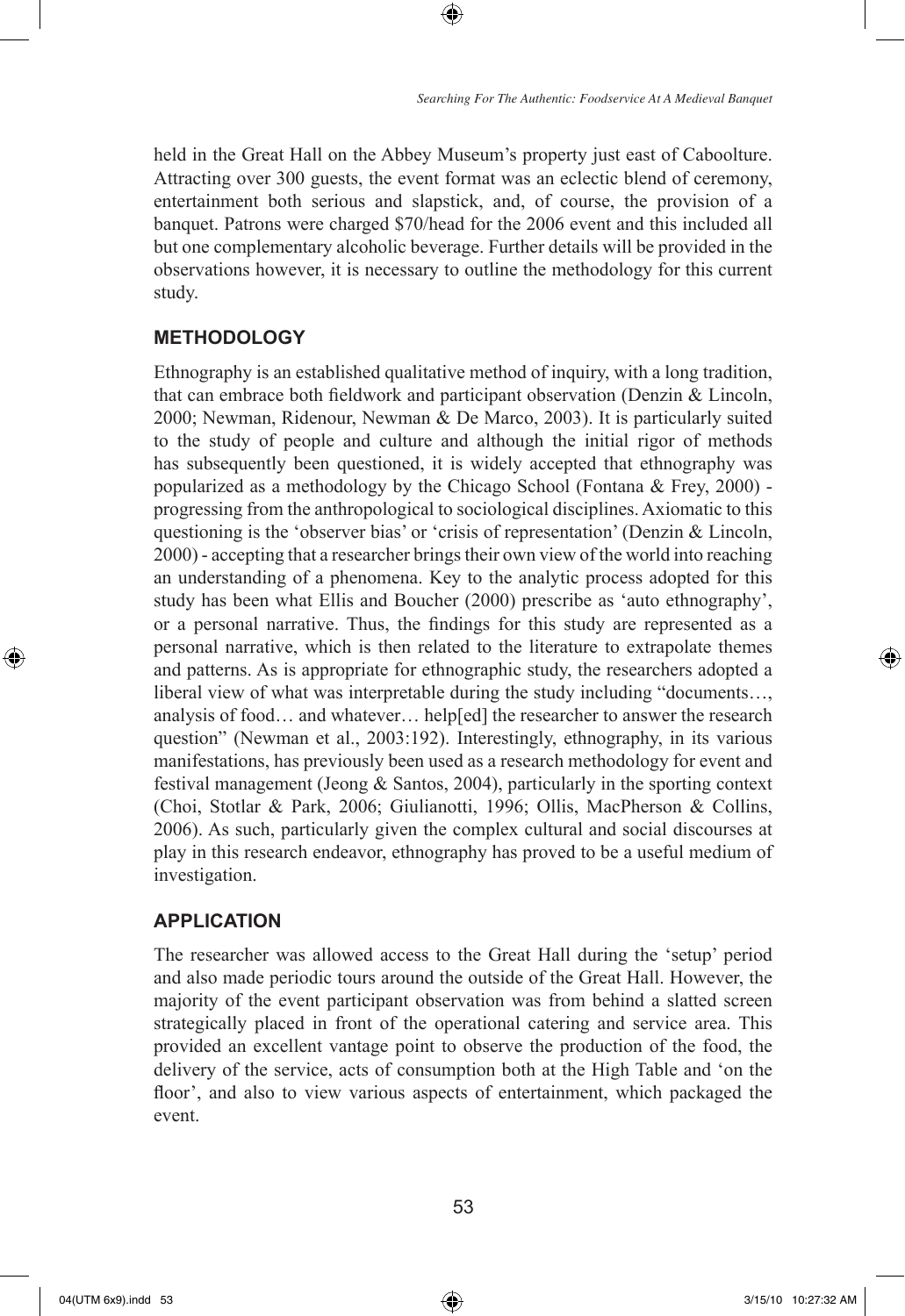These participant observations were supplemented by unstructured discussions with the event organizers - Abbey Museum Director, Michael Strong, the Tournament Coordinator, Edith Cuffe, and subsequently, with the Abbey Museum Registrar, Nigel Bond. Due to the researcher's inability to freely interact with the banquet guests, there was prolonged access to the back-of-house catering areas. As such, an in depth understanding of the menu design, procurement, food production and service for the banquet was gleaned both through questioning various members of the catering and service teams and observation. This experience was enhanced by regular menu tasting.

⊕

For the study at hand there was no interaction or dialogue with the banquet guests. To enhance the authenticity of the event, the organizers discouraged those not in period costume access to the banquet hall (*Abbey Medieval Tournament*, 2006). Clearly, this puts limits on the findings in terms of commenting on how the perceived authenticity of the food and beverage contributed to guest satisfaction. Nonetheless, following are reported the findings of the study, which generally follow a chronological sequence.

#### **OBSERVATIONS FROM THE ABBEY MEDIEVAL BANQUET**

Although held in a modern style multi-purpose school hall, the room setup (see Figure 1.) for the banquet comprised of the High Table, placed on the stage of the Great Hall perpendicular a number of long trestle-style tables, which it overlooked. The High Table was lavishly embellished with embroidered skirting draped from an overarching frame and was approachable, during the event, only by centered steps from the ground floor. In the Great Hall proper the banquet tables each sat, again on long wooden benches, about 50 guests. Various heraldic and coloured streaming fabrics hung from the walls and rafters. In the front corner, adjacent to the entrance, was placed the bar for the evening, and diagonally opposite, beside the High Table, were the kitchen and catering amenities. These were shrouded by the large slatted screen, behind from which the researcher made most observations.



**Figure 1 Banquet Floor Plan** Source: Authors' Presentation.

⊕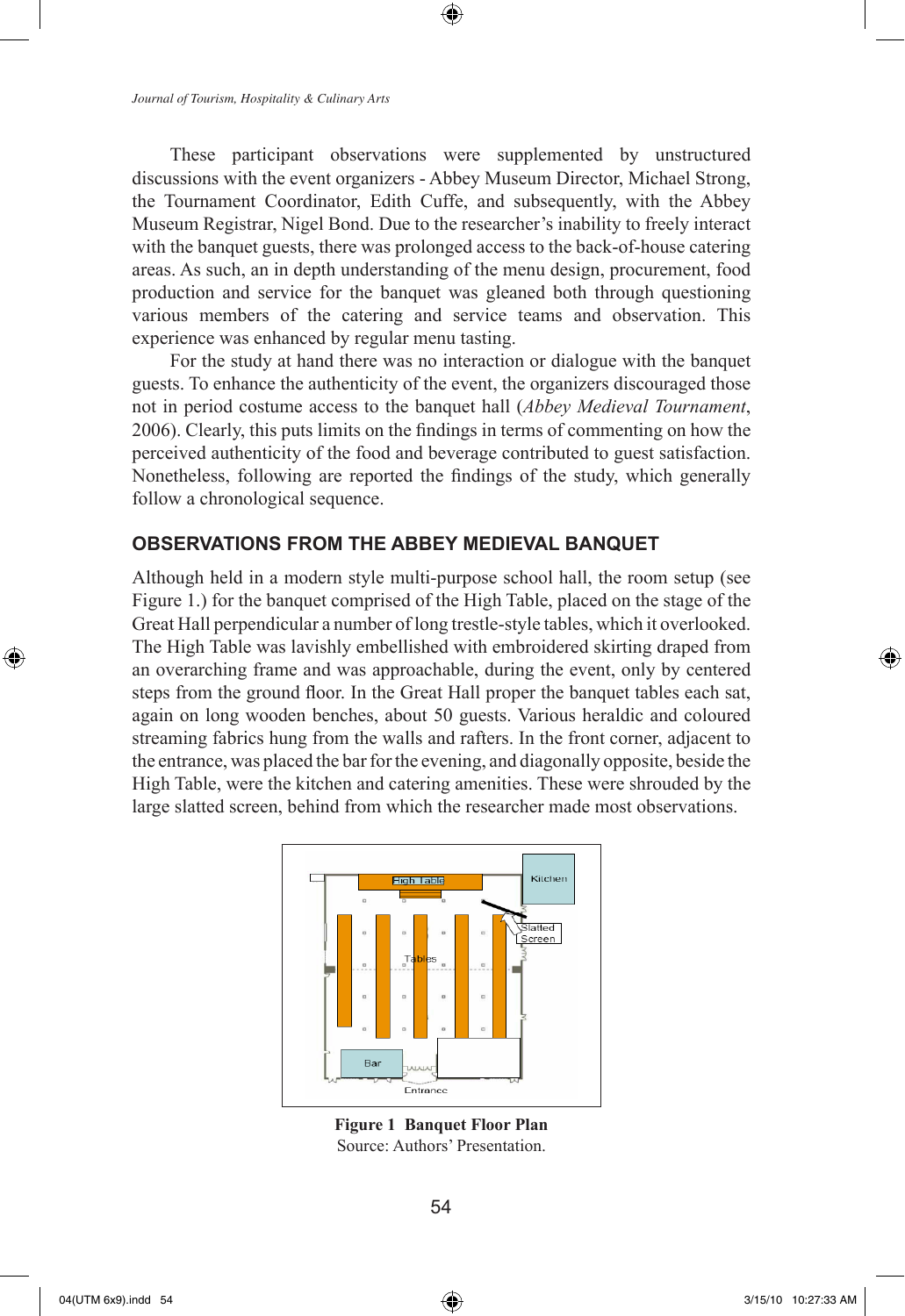Both the High Table and the banquet trestles were simply laid on a white table cloth. Guests received a glass, a wooden handled knife, (but no fork), and a 'trencher' – or a round flat loaf of bread cut in half long ways to create a makeshift plate. Above the trencher was a copy of the menu, in a tied scroll, for each guest. The tables were candlelit and had baskets placed intermittently for bones and the like.

⊕

The 2006 event began with an impromptu 'guard of honour' formed at the Great Hall's entrance, by a group of re-enactment soldiers. On entering, guests partook in a traditional hand washing ritual, before proceeding to their places to await the guests of honour. The official party, including the Caboolture Shire Mayor, was lead to the High Table by the 'Steward of the Feast'. The Steward's role on the evening was to orchestrate the evening's entertainment, manage the formalities, act as arbiter between the operational staff and guests, to generate a jovial atmosphere, and, on occasion, reprimand guests.

Once the High Table had seated, formalities (including behavioral directives) were dispensed with, and the first 'Remove' was served (see Figure 2.). A remove is a self contained meal, covering the full suite of sweet and savory dishes – a meal structure which facilitates extended banqueting. Two removes were served at the event – and these were followed by an 'Issue', which constituted a cheese and fruit platter. All the guests received a complementary glass of mulled wine. Further beverage service was at additional expense. While an effort was made to authenticate some of the beverage offerings, for example mead and 'ale', the provision of this service clearly generated much additional revenue on the evening. Before reporting on the food itself, it is necessary to comment on the nature of the service.

| <b>Banquet Menu 2006</b>                                    |
|-------------------------------------------------------------|
| <b>FIRST REMOVE</b>                                         |
| Soup of Herbs and Chicken                                   |
| Venyson Y - bake - Venison Pies                             |
| Baked Fish with a White Wine Parsley Cream Sauce            |
| Candied Carrots in Cinnamon and Honey                       |
| Baked Lamb Shanks with Rich Red Wine Gravy                  |
| Almond Cheesecakes                                          |
| Sallets for fish daies - Green salad with Carrot and prawns |

**Figure 2** Excerpt from Medieval Banquet (First Remove) Source: Abbey Medieval Tournament, 2006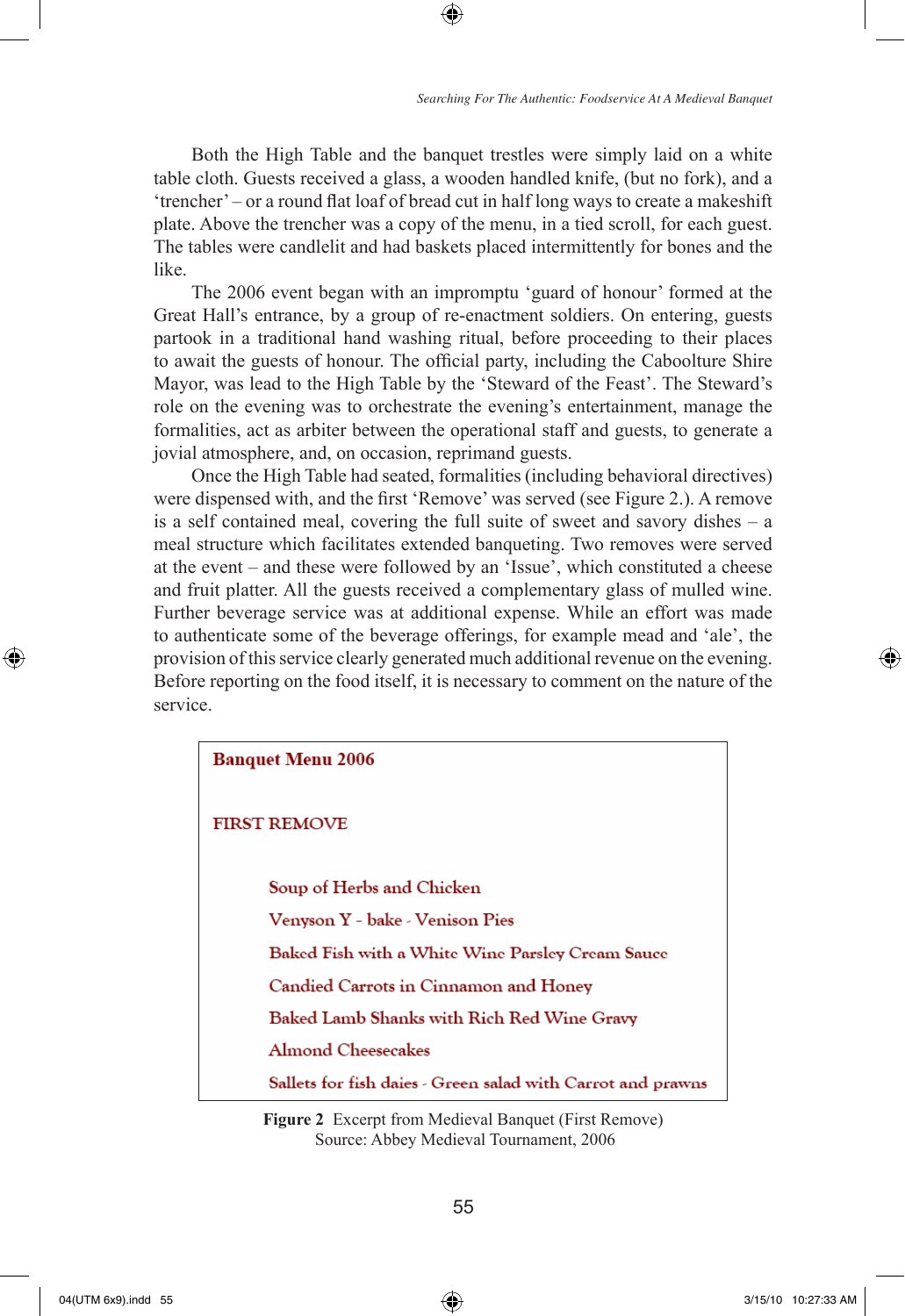For all courses, the High Table was served first. Moreover, this was done with some ceremony. Each of the service staff, period costumed volunteers from the community, were required to walk out of the kitchen directly to the back of the Great Hall, before marching up the centre isle and stopping to bow lowly to the High Table. Only then could the server take their dish to its destination. This ceremony was performed regardless of whether the server was carrying roast pork for the High Table or a toothpick for a guest at the back of the hall.

Some efforts were made to historically represent the items on the menu. For instance, 'Venyson Y' described the venison pie and 'Coll-Flower' the buttered cauliflower. Menu descriptions indicated that some research had been conducted to reproduce dishes for the banquet that feasibly represented either the medieval availability of raw produce, contemporary culinary techniques and styles, but most impressively eating styles and etiquette of the time. Let us recall the serving of just the first remove to illustrate these points.

A simple soup of chicken and herbs was served in large earthenware jugs, which were left on the table for guests to share. The remainder of the dishes were served on flat round ceramic dishes, in portions adequate for approximately 6-8 people. These were shared at the table between guests, who placed food items on their trenchers, and ate as best they could with the limited cutlery at their disposal. The Baked Lamb Shanks serve as a good example of a dish, which once at the table, necessitated eating by hand, hence creating that medieval banquet 'feel' in consumption, if not taste. The researcher experienced these challenges first hand when juggling unboned quarters of Quail with Pancetta, Peas cooked in Broth and Roast Pork dripping in Pomegranate Gravy. Accompanying the soup and shanks in the first remove were Cinnamon spiced Honeyed Carrots, Almond Cheesecake and a Green Salad with Carrot and Prawns. While the medieval availability of some of these foodstuffs could be questioned it is evident there is a mixture of sweet, spice, salt and sour in the one course that reflected past meal constructions.

Several of the meal items were made to authentic recipes – the very doughy Treacle Tart with Rosewater Cream, being an example. Perhaps the gastronomic highlight of the evening was the serving of the Whole Roast Pig (which was actually roasted as separate primal sections and subsequently carefully reassembled). Placed on a large wooden stretcher, which required four men to carry, the pig, now strategically garnished with copious quantities of parsley, was presented to the High Table in the same fashion as all the food. Ironically, the paraded pig was not carved for the guests, as the evening's logistics prompted the caterers to 'cook double'. So after the whole pig had been returned to refrigeration, and a tactful delay, the pre-sliced pork was served as part of the second remove.

After the second remove a number of performers, period dancers, acrobats and swordsmen entertained the gathering. These performances were punctuated by the historically appropriate witticisms of the Steward, who did much to contribute an extra sensory layer of perceived authenticity to the event.

 $\bigoplus$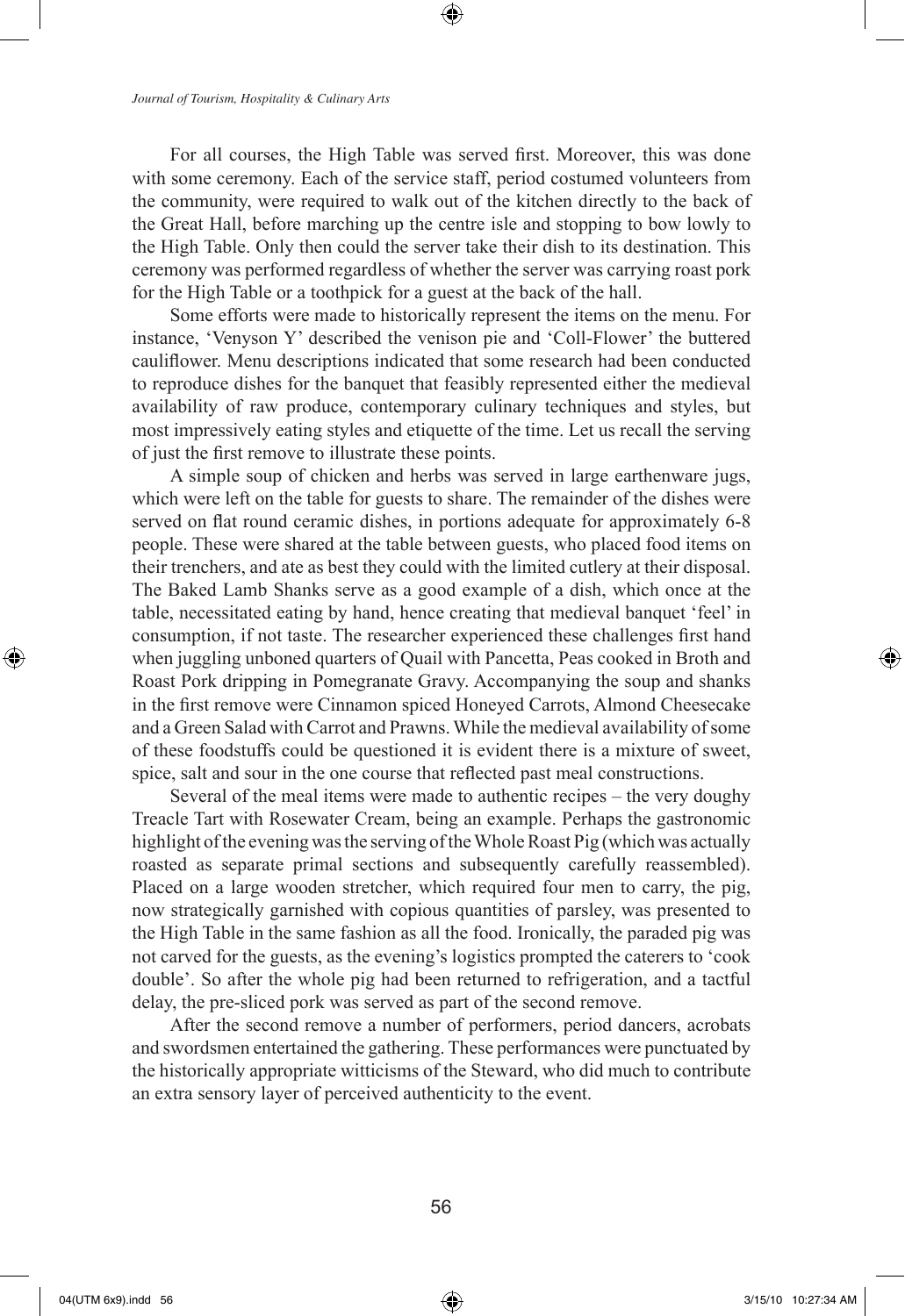#### **Discussion**

Food and beverage in special events fulfils many roles. It is entertainment, historic recreation, community representation, educational, develops and defines culture, heritage, ethnic or regional identity, attracts consumers and enhances lifestyles of locals and tourists amongst other roles (Hall & Sharples, 2003). Within all these roles food and beverage can enhance or minimize the authenticity of special events.

⊕

Authenticity requires the management of identity and image construction (Svejenova, 2005), it is bolstered by strategic actions (Beverland, 2005) and is manifested in impressions people form about the product, it's history, the process by which it is produced, it's links to a particular place and associations with mythologies purveyed by producers (Beverland, 2005:1003).

### **CONSUMPTION CONTEXT**

An integral part of the food and beverage offer is the food and beverage service. While the event organizers of the Abbey Medieval Banquet construct a menu and direct the production of a menu in a manner reminiscent of the banquet's Medieval origins it is the manipulation of the context, and the manner in which the banquet is served and consumed that 'locates' and creates the authentic notion perceived by event attendees. The instrumental use of history in the form of the décor of the hall and tables, the costuming of attendees and service staff, the strict limitation of any people not in costume entering the banqueting hall, the manner of service and the utensils provided to consume the meal that event attendees perceive as authentic codes. Thus, it is their perceptions that grant the event levels of authenticity as augmented by elements of the food and beverage service offer (Beverland, 2005; Hughes, 1995).

Consumption of food and beverage at events can be largely symbolic. People consume for pleasure & engage in eating practices different to their natural food habits and social norms of food at events to the other context (Rusher, 2003:194). This is illustrated by the ceremony of service involved in the food and beverage distribution at the Abbey Medieval Banquet. The consumption context influences the individual's behavior in terms of the choices that are made regarding food selection, quantity and degree of conformity to prevailing social norms (Rusher, 2003). Furthermore, the relaxation of food and beverage norms, by the utensils provided and the necessity to eat with one's hands creates and endorses the hedonistic environment in which individuals can express self-actualizing consumption behavior (Rusher, 2003).

### **IMPRESSION MANAGEMENT**

An imperative to authenticity is the perception of event attendees that the food and beverage services were equal to the quality they perceived the images of the Abbey Medieval Banquet to have. This is maintained by the judicial use of strict

 $\bigoplus$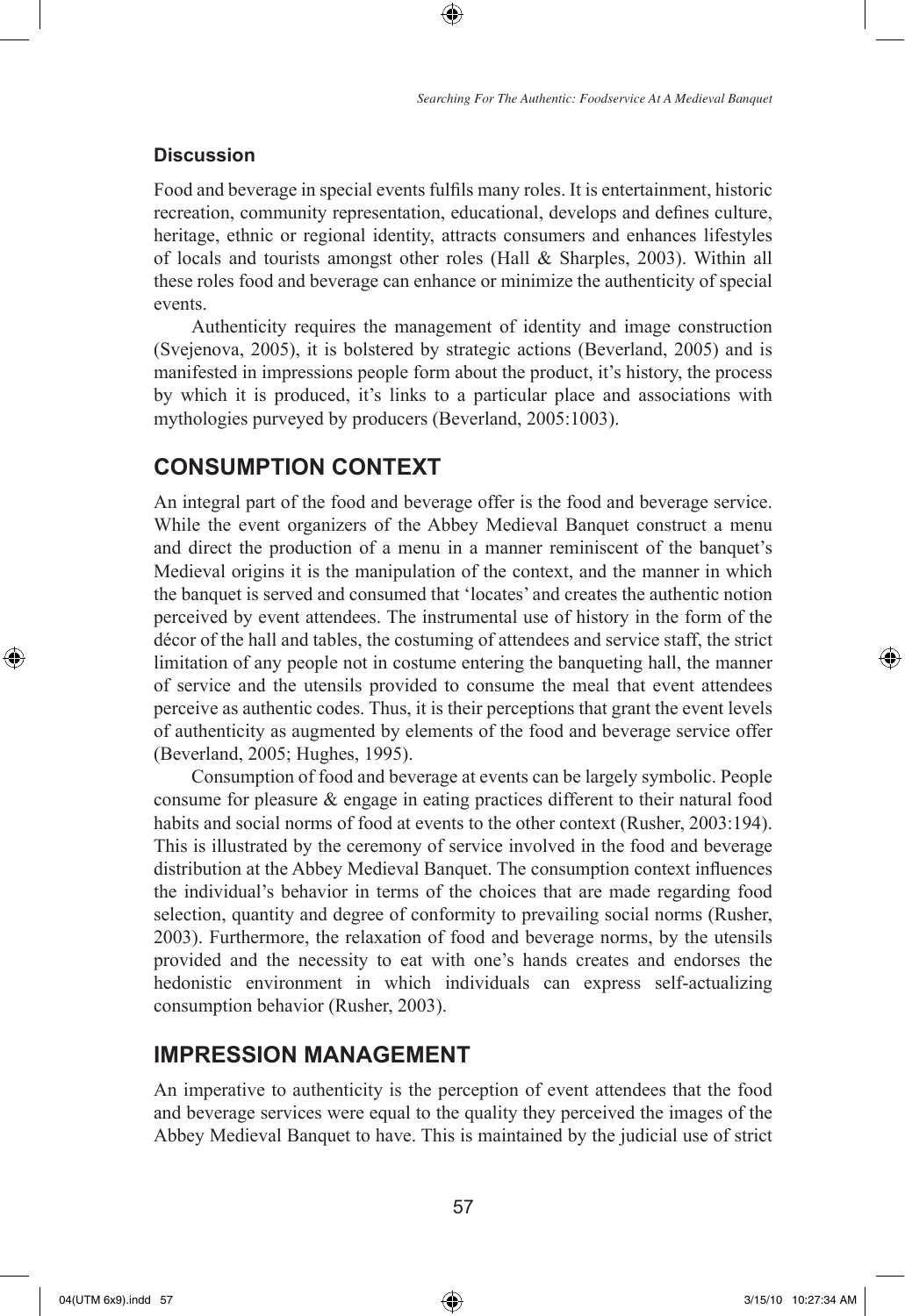guidelines for service rituals maintained by the 'Stewart' who is versed in the historical protocol of the dining halls of Medieval times. This is further developed by the creation of a historically based menu that is at least partly original in language, if not in production techniques and ingredients. Hence, the quality of a service or product has the capacity to enhance or reduce perceptions of authenticity (Chhabra et al., 2003), and permits the premium charged for the Banquet.

Food and beverage services have an image and an identity - collectively managing such issues can be considered a form of impression or image management (Svejenova, 2005). Authenticity is augmented through the management of image: strategically this requires a commitment to quality of product and service, maintenance of stylistic consistency and an instrumental use of history and place as a positive reference (Beverland, 2005). For the food and beverage component to augment authenticity a congruent image has to be perceived by attendees across the overall event and the products and services associated with it. Event attendees make judgments on events through congruence and complementarity (Ruth  $\&$ Simonin, 2003:19). Authenticity is manifested in the impressions and opinions people develop particular to the product (Beverland, 2005). The Abbey Medieval Banquet is a construct of costuming, service style and is testimony to this notion of authenticity.

Event attendees are encouraged to dress in costume and are provided with the eating utensils that proscribe that their food and beverage consumption is reflective of medieval banqueting. It is, therefore, of little consequence that the beverage offer is consistent with modern products and tastes. In the dining hall, guests can sit at cloth covered trestle tables, eat 'removes' with knives and trenchers, and order a 'Fourex' (beer). The food and beverage offer at this event is also authenticated as much by the style of service and dining accoutrements as it is by the sense of 'Medieval feast' created by the themed decoration of the halls with heraldry and banners as well as the employment of wait staff who 'typify' notions of Medieval banquet hall servers.

The degree of perceived authenticity of the food & beverage production and delivery at special events is developed by authenticating agents. Strategic agents that contribute to the perceived authenticity driven by the food and beverage production and service at the Abbey Medieval Banquet are the manipulation of the consumption context, the management of association, image and impression.

### **CONCLUSION**

There exists an interrelationship between tourism, food, beverage and the economic, social, cultural and physical impacts which are manifested in the context of the food and wine offer and service at special events (Rusher, 2003). Food and beverage offers in special events can serve as the *raison d'etre* or as a peripheral service to the tourist/visitor experience (Fields & Stansbie, 2004). Clearly, for the Abbey Medieval Banquet, the food and beverage service fell somewhere between these categories – challenged by isolation in time and place. Here, it was found,

⊕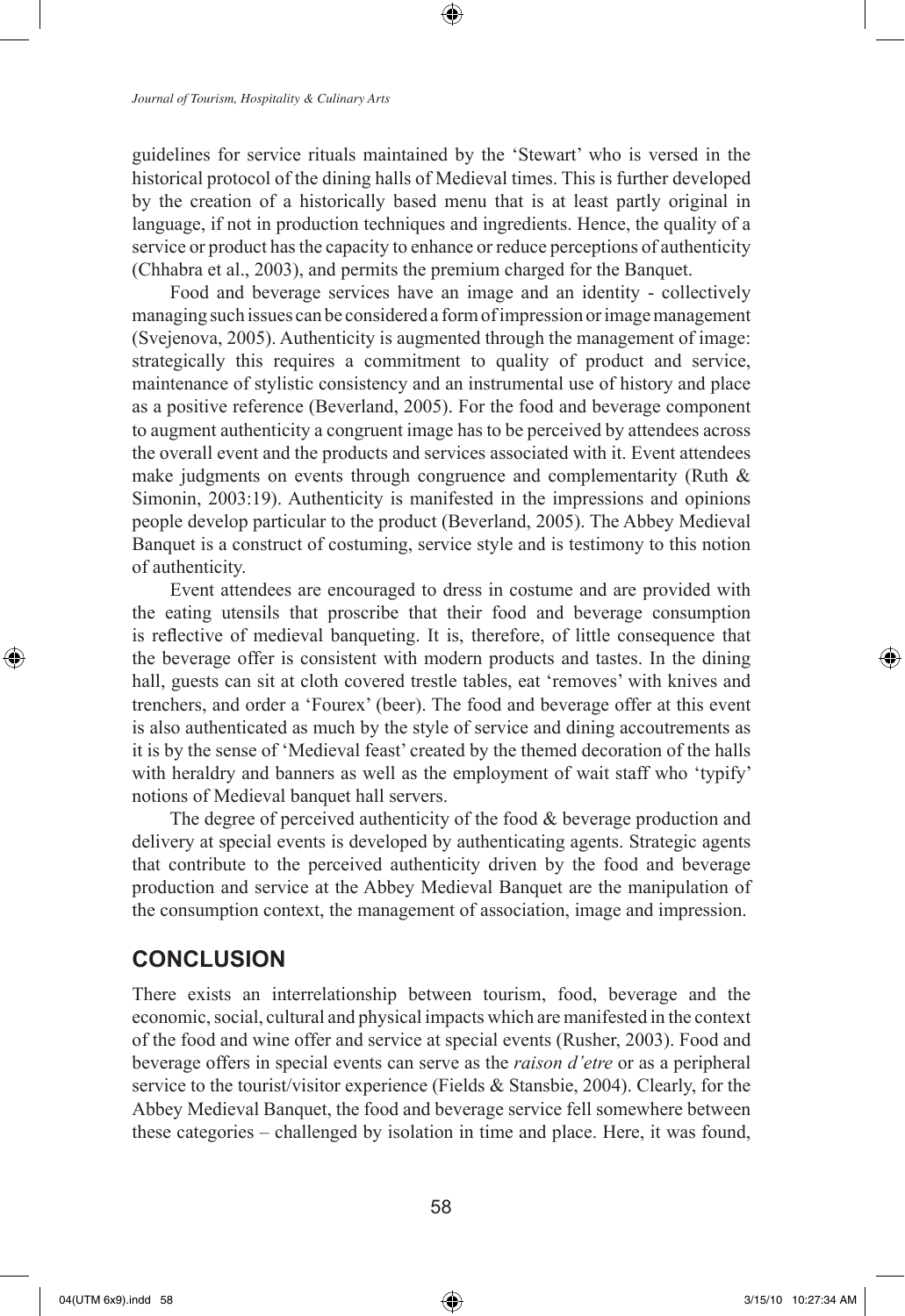the manipulation of food and beverage service components augmented overall event authenticity via a number of authenticating 'agents'. These agents included notions of impression and image management, the consumption context and instrumental use of history and association. It is reasonable to suggest that the Abbey Medieval Banquet participants had an enhanced event experience through the consumption of various of these food and beverage authenticating agents, and that this complemented the overall success of the event from the perspective of the event organizers.

⊕

While a limitation of this study is that event participant views were not able to be accommodated within the methodology applied, it is clear that the food and beverage service did augment perceived authenticity. Further research could aim to complement this study with not only the viewpoints of the event participants but also other of the event stakeholders including organizers, caterers, servers, volunteers and even sponsors. Together with previous work linking food and beverage service as an authenticating agent (e.g. Chhabra et al., 2003, Clifford  $\&$ Robinson, 2006), another natural progression from this work would be an effort to develop a conceptual model from which more structured empirical work could be developed.

### **REFERENCES**

⊕

- Abbey Medieval Tournament.(2006), www.abbeymuseum.asn.au, Visited on 18th September, 2006.
- Allen, J. O'Toole, W, McDonnell, I, and Harris, R. 2002, *Festival and Special Event Management*, Wiley, Sydney
- Appaduria, A. (1981). Gastro politics in Hindu South Asia. *American Ethnologist, 8* (3), 494 – 511.
- *Ascribe Higher Education News Service*, (2003) Medievalists Make Annual Pilgrimage to Kalamazoo. 23rd April, 2006.

Baudrillard, J. (Ed.). (1983). *Simulations*. New York: Semiotext.

- Beverland, M. B. (2005). Crafting brand authenticity: the case of luxury wines. *Journal of Management Studies, 42*(5), 1003 – 1029.
- Bond, N. (2006) Registrar: Abbey Museum, Personal Communication, 28th Augus, 2006..
- Callow, C. (2006), Reconstructing the past in medieval Iceland, *Early Medieval Europe*, Vol 14(3): 297 – 324.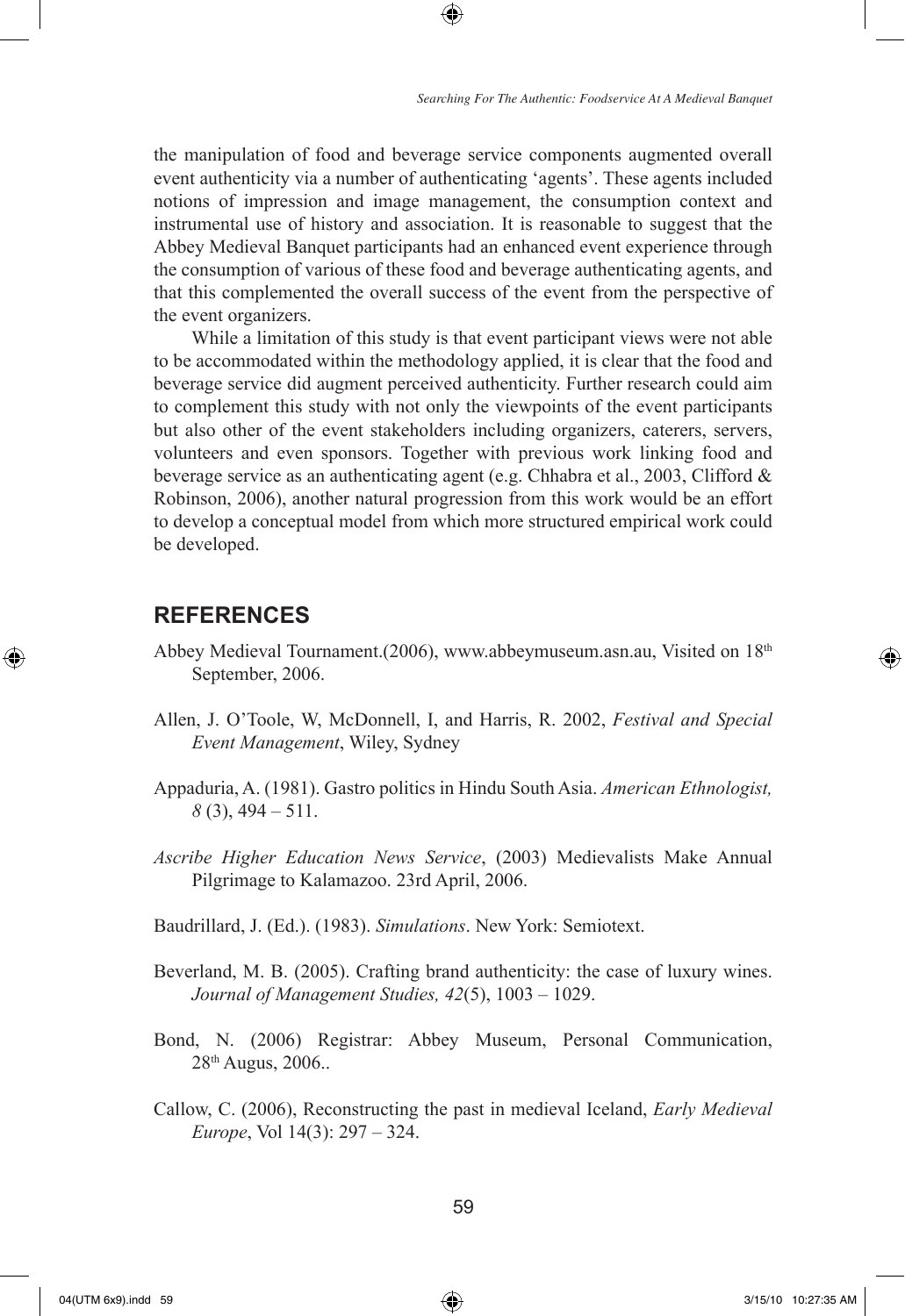Carroll, M. P. (1982). The logic of Anglo-American meals. *Journal of American Culture, 5*(3), 36 – 45.

⊕

- Chelminski, R. (2003) The curse of count Dracula: the prospect of a tourist bonanza from a Dracula theme park in Transylvania excites some Romanians, but opponents see only red, *Smithsonian*, 34 (1): 110 – 113.
- Chhabra, D. (2004). Redefining a festival visitor: case study of vendors attending Scottish Highland Games in the United States. *Event Management, 9*(1/2),  $91 - 94.$
- Chhabra, D., Robert, H., & Sills, E. (2003). Staged Authenticity and Heritage Tourism. *Annals of Tourism Research, 30*(3), 702 – 719.
- Choi, J. A.; Stotlar, D. K.; Park, S. R. (2006), Visual ethnography of on-site sport sponsorship activation: LG Action Sports Championship, *Sport Marketing Quarterly*, 15 (2): 71 – 79.
- Clarke, D. (2002). A day of knights and damsels at the 'castle' on the hill, *The Advertiser*. Adelaide, 6th Apr: 35.
- Clifford, C. & Robinson, R.N.S., (2006) *The Real Thing: Authenticating food and beverage experiences for special events,* Proceedings from Global Event Conference, Brisbane: 66 – 75.
- Coupland, N., Garrett, P., & Bishop, H. (2005). Wales underground: discursive frames and authenticities in Welsh mining heritage tourism. In A. Jaworski, & Pritchard, A. (Ed.), *Discourse, communication and tourism* (pp. 199 – 222). Clevedon: Channel View Publications.
- Denzin, N.K. and Lincoln, Y.S. [eds] (2000) *Handbook of Qualitative Research*  [2nd ed], Sage, Thousand Oaks.
- Douglas, M. (1975). Deciphering a Meal. *Daedalus, 101*, 61 81.
- Ellis, C. and Boucher, A.P. (2000) in N.K. Denzin, and Y.S. Lincoln, [eds] *HandbookOf Qualitative Research* [2nd ed], Sage, Thousand Oaks: 733 – 768.
- Fields, K., & Stansbie, P. (2004). Festival and event catering operations. In I. Yoeman, M. Robertson, J. Ali-Knight, S. Drummond & U. McMahon-Beattie (Eds.), *Festival and Event Management: an international arts and culture perspective* (pp. 171 – 182). Oxford: Elsevier Butterworth Heineman.

⊕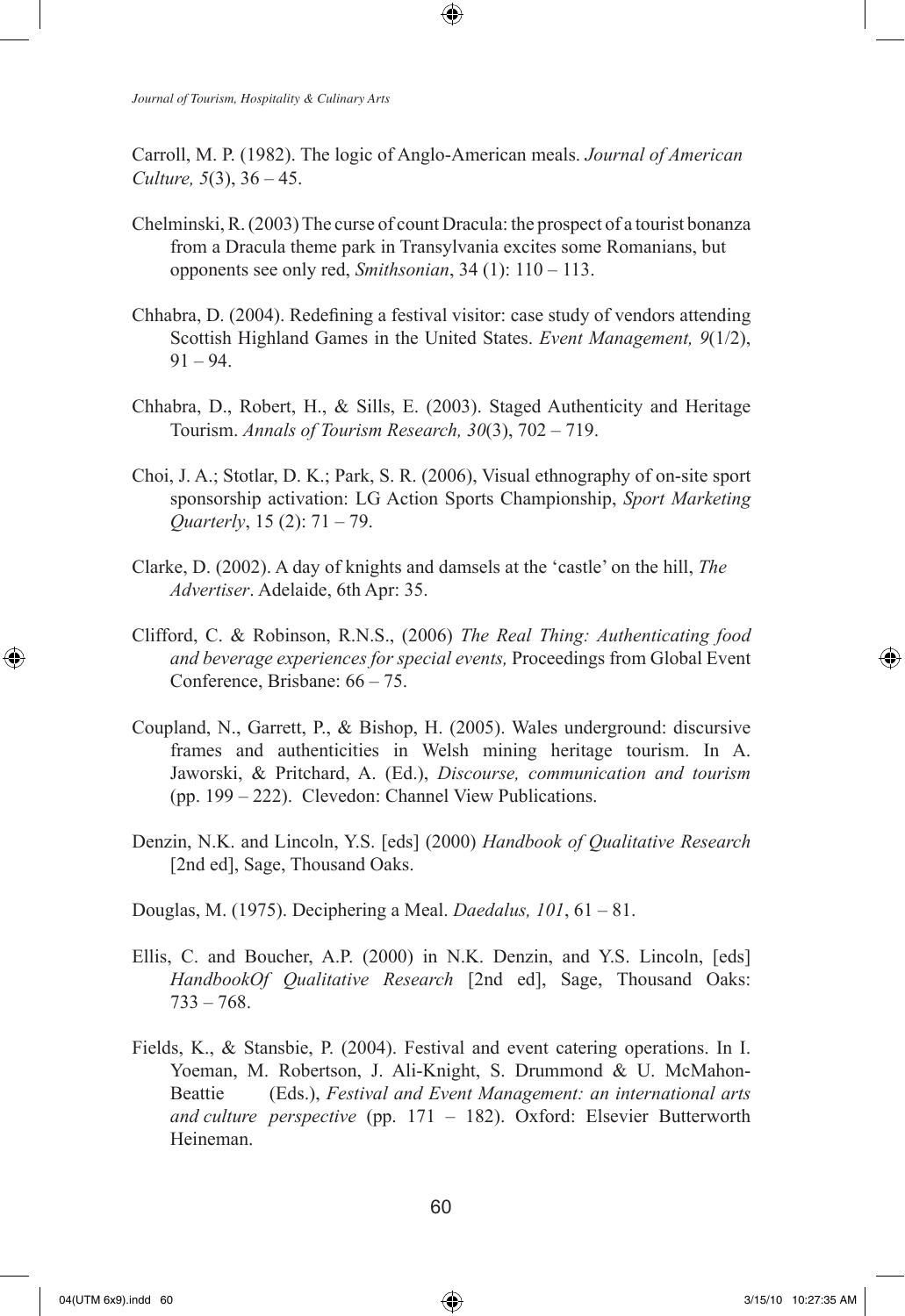Fontana, A., and Frey, H.J. (2000) in N.K. Denzin, and Y.S. Lincoln, [eds] *Handbook of Qualitative Research* [2nd ed], Sage, Thousand Oaks:  $645 - 672$ .

⊕

- Ganim, J.M. (2002) Medievalism and orientalism at the World's Fairs, *Studia Anglica Posnaniensia: International Review of English Studies*, Vol 38: 179 – 191.
- Getz, D. (1998). Event tourism and the authenticity dilemma. In W. F. Theobald (Ed.), *Global Tourism*. Oxford: Butterworth- Heinemann.
- Goldberg, A. (1983). Identity and experience in Haitian Voodoo Shoes. *Annals of Tourism Research, 10*, 479 – 495.
- Gonzalez, R.C.L. and Medina, J.S. (2003). Cultural tourism and urban management in northwestern Spain: the pilgrimage to Santiago de Compostela, *Tourism Geographies,* Vol 5(4): 446 – 460.

Groves, A. (2001). Authentic British Food Products: A Review of Consumer Perceptions. *International Journal of Consumer Studies, 25*(3), 246 – 254.

- Giulianotti, R., (1996) Back to the future: an ethnography of Ireland's football fans at the 1994 World Cup Finals in the USA, *International Review for the Sociology of Sport*, 31 (3): 323 – 347.
- Hall, C. M., & Macionis, N. (1998). Wine tourism in Australia and New Zealand. In M. C. Hall, R. W. Butler & J. Jenkins (Eds.), *Tourism and recreation on rural areas* (pp. 197 – 224). Sydney: Wiley.
- Hall, M. C., & Sharples, L. (Eds.). (2003). *Food Tourism Around the World*. Oxford: Butterworth-Heineman.
- Hayllar, B., & Griffin, T. (2005). The precinct experience: a phenomenological approach. *Tourism Management, 26*, 517 – 528.
- Herbert, D. T. (1996). The promotion and consumption of artistic places in France. *Tijdschrift Voor Economische En Sociale Geografie, 87*(5), 431 – 441.
- Hughes, G. (1995). Authenticity in Tourism. *Annals of Tourism Research, 22*(4), 781 – 803.
- Hunt, S. J. (2004). Acting the part: 'living history' as a serious leisure pursuit *Leisure Studies,, 23*(4), 387 – 403.

⊕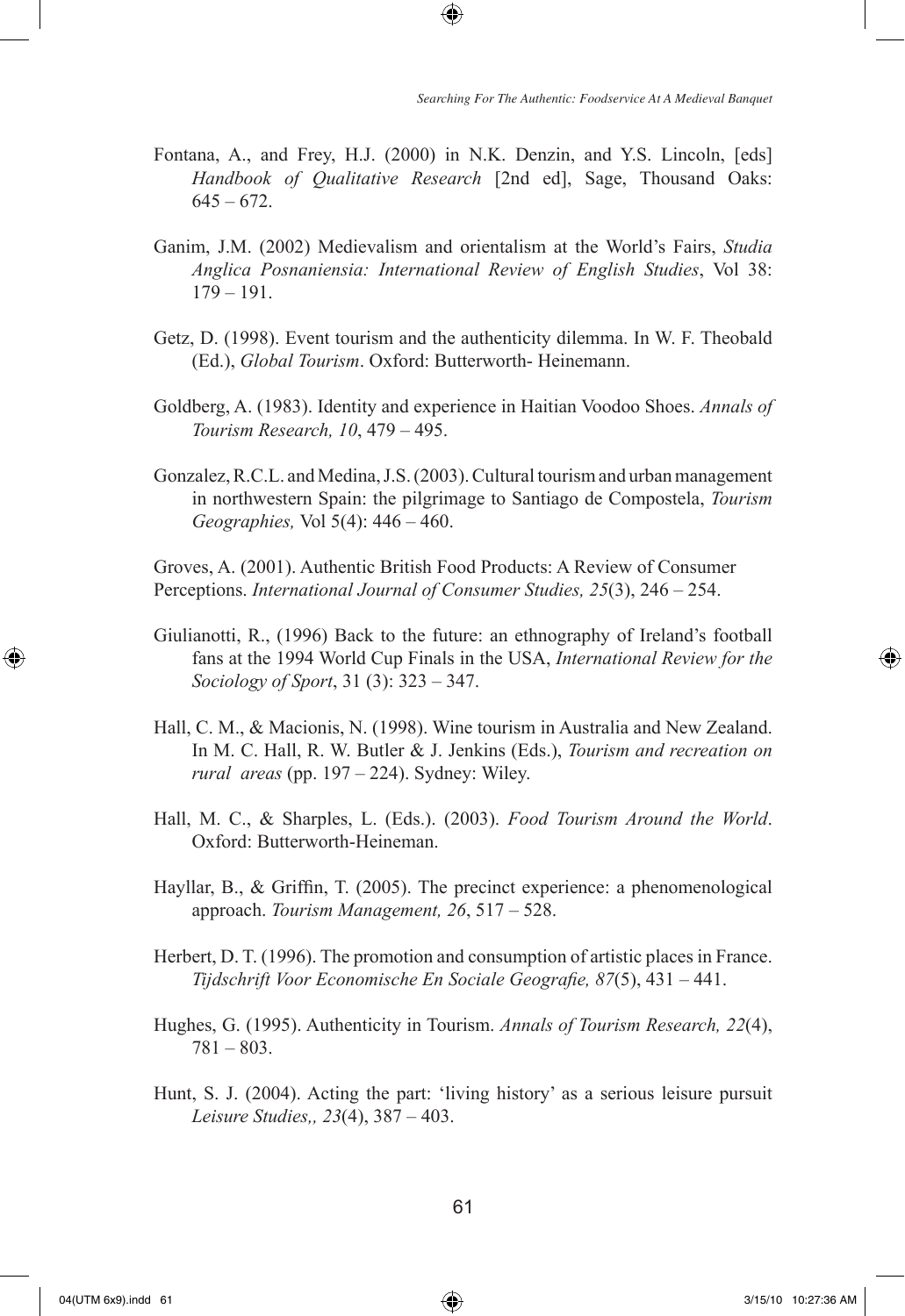Jamal, T., & Hill, S. (2004). Developing a Framework for Indicators of Authenticity: The Place and Space of Cultural and Heritage Tourism. *Asia Pacific Journal of Tourism Research, 9*(4), 353 – 371.

⊕

- Jamal, T. & Kim, H. (2005). Bridging the interdisciplinary divide: Towards an integrated framework for heritage tourism research, *Tourist Studies*, Vol  $5(1): 55 - 83$
- Jeong, S. & Santos, C.A. (2004) Cultural Politics And Contested Place Identity, *Annals of Tourism Research*, Vol. 31 ( 3):640 – 656.
- Jones, C., Anand, N., & Alvarez, J. (2005). Manufactured authenticity and creative voice in cultural industries. *Journal of Management Studies, 42*(5), 893 – 899.
- Jones, S., & Taylor, B. (2001). Food writing and food cultures: The case of Elizabeth David and Jane Grigson. *European Journal of Cultural Studies, 4*(2), 171 – 188.
- Kates, S. M., & Belk, R. W. (2001). The Meanings of Lesbian And Gay Pride Day: Resistance through Consumption and Resistance to Consumption. *Journal of Contemporary Ethnography, 30*(4), 392 – 429.
- Kuznesof, S., Tregear, A., & Moxey, A. (1997). Regional foods: a consumer perspective. *British Food Journal, 99*, 199 – 206.

Levi-Strauss, C. (1972). *Structural Anthropology*. Harmondsworth: Penguin.

- Lu, S., & Fine, G. A. (1995). The Presentation of Ethnic Authenticity: Chinese Food as a Social Accomplishment. *The Sociological Quarterly, 36*(3),  $535 - 553$ .
- Maoz, D. (2005). The Mutual Gaze. *Annals of Tourism Research, 33*(1),  $221 - 239.$
- Moisio, R., Arnould, E. J., & Price, L. L. (2004). Between Mothers and Markets: Constructing family identity through homemade food. *Journal of Consumer Culture, 4*(3), 361 – 384.
- Newman, I., Ridenour, C.S., Newman, C. & De Marco Jr, G.M.P. (2003). A typology of research purposes and its relationship to mixed methods, in A. Tashakkori & Teddlie, C. [eds] *Handbook of Mixed Methods: In social and behavioral research*, Sage, Thousand Oaks: 167 – 188.

⊕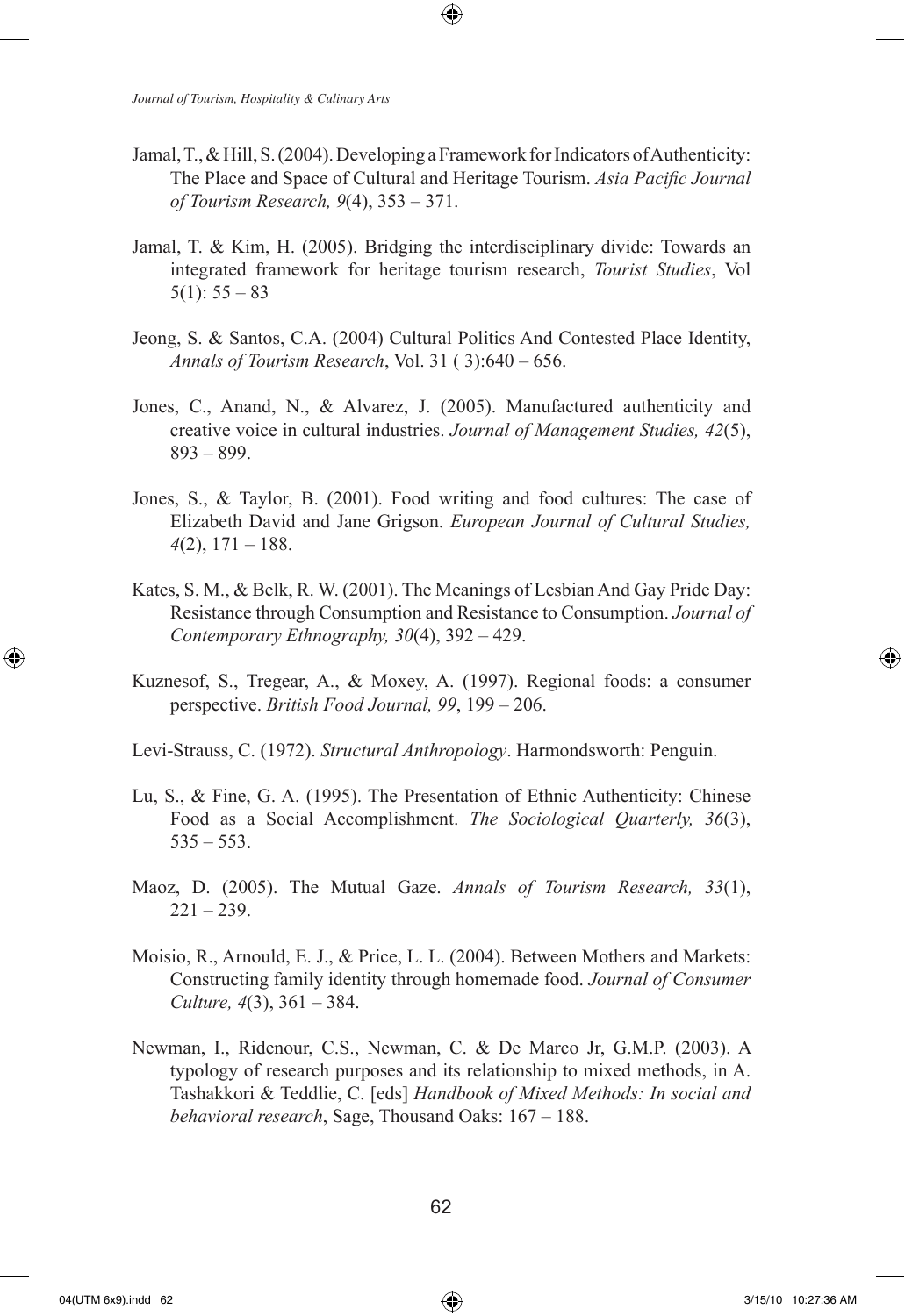Ollis, S., MacPherson, A. and Collins, D. (2006), Expertise and talent development in rugby refereeing: an ethnographic enquiry, *Journal of Sports Sciences*, Vol. 24 (3):309 – 323.

⊕

- Ottenbacher, M., & Howley, M. (2005). Impact of employee management on hospitality innovation success. *FIU Hospitality Review 1, Spring 2005*.
- Papson, S. (1981). Spuriousness and Tourism: Politics of Two Canadian Provincial Government. *Annals of Tourism Research, 8*(2), 220 – 235.
- Pennington-Gray, L., Setton, J. and Holdnak II, A., (2002) Hoggetowne Medieval Faire, *Parks & Recreation,* Vol. 37 (9):109.
- Peterson, R. A. (2005). In search of authenticity. *Journal of Management Studies, 42*(5), 1083.
- Redfoot, D. L. (1984). Touristic Authenticity, Touristic Angst and Modern Reality. *Qualitative Sociology, 7*(4), 291 – 309.
- Reisinger, Y., & Steiner, C. J. (2005). Reconceptualizing Object Authenticity. Annals of Tourism,  $33(1)$ ,  $65 - 86$ .
- Renaissance Festival (2006), *www.renaissancefestival.com*, visited 17th September.
- Rusher, K. (2003). The Bluff Oyster Festival and regional economic development :festivals as culture commodified. In M. C. Hall & L. Sharples (Eds.), *Food Tourism Around the World*. Oxford: Butterworth-Heineman.
- Ruth, J. A., & Simonin, B. L. (2003). Brought to you by brand A and brand B: investigating multiple sponsors influence on consumers' attitudes toward sponsored events. *Journal of Advertising, 32*(3), 19 – 30.
- Svejenova, S. (2005). The path with the heart: creating the authentic career. *Journal of Management Studies, 42*(5), 947 – 974.
- Tellstroom, R., Gustafsson, I.-B., & Fjellstom, C. (2003). Food culture as a political tool. *Food Service Technology, 3*, 89-96.
- Urry, J. (1990). *The Tourist Gaze*. London: Sage.
- Wang, N. (1997). Retinking Authenticity in Tourism Experience. *Annals of Tourism Research, 26*(2), 349 – 370.

⊕